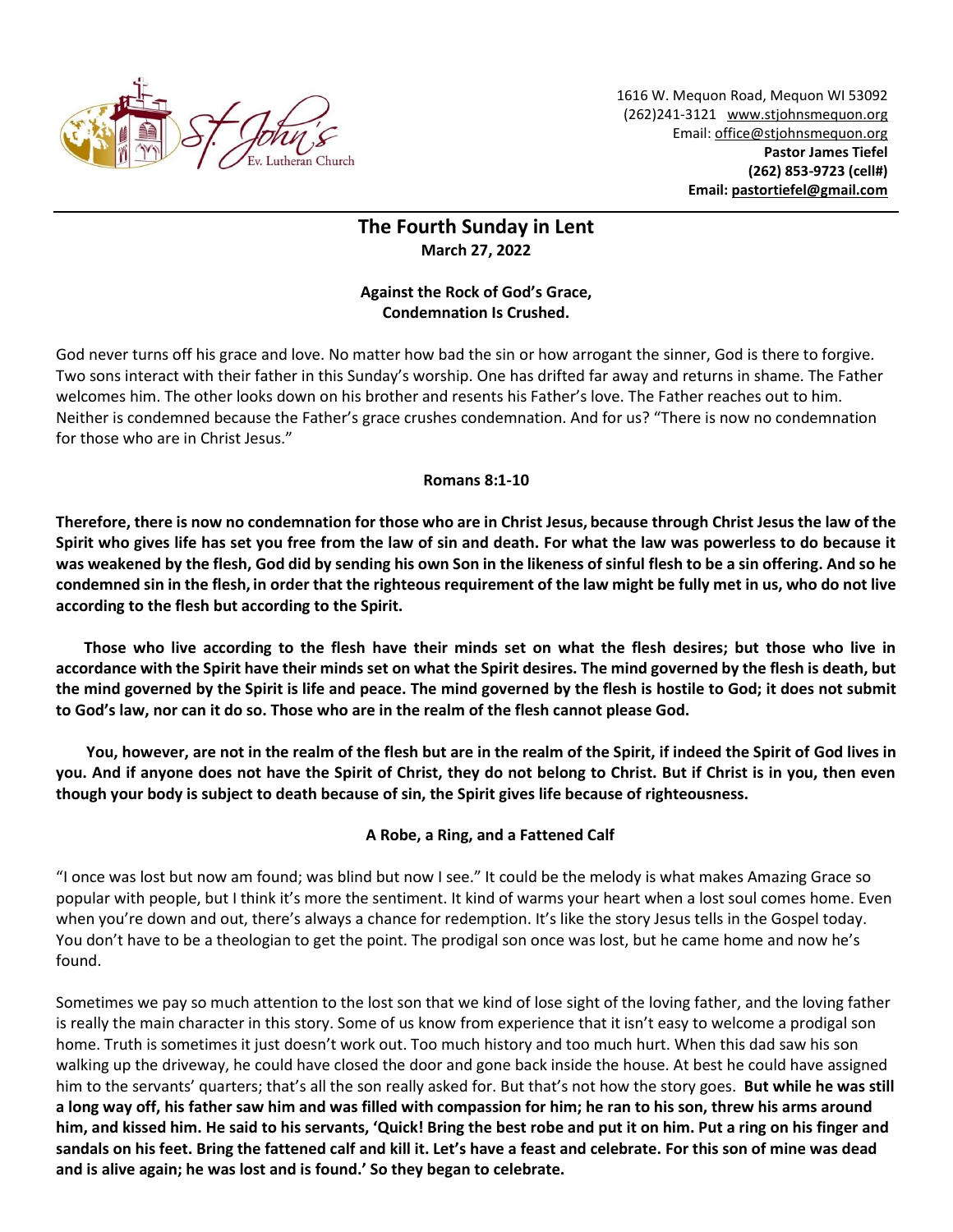Well, the father is God; you know that. And we're all the lost sons and daughters and so is every lost soul who ever lived. You know that, too. No matter what we've done wrong, even really bad stuff, God always welcomes us home, he always takes us back. He's always there with a hug and kiss. He always provides a robe and a ring and a fattened calf.

The robe and the ring and the fattened calf kind of get lost in this story. We see ourselves in the son, we see God in the father, but what about these gifts? That's the part of the story we want to talk about today. St. Paul talks about these gifts in the Second Reading for today from Romans chapter 8. He shows us the gifts that God gives his prodigal sons and daughters. He'll tell us what Jesus means when he talked about…

## **A Robe, a Ring, and a Fattened Calf**

**1.** Paul wrote his letter to the congregation in Rome to set down the details and intricacies of God's plan to save us. It's impossible to summarize what Paul wrote in a sentence or two, but if we had to do it, maybe these two passages from chapter 3 would work: First, **All have sinned and fall short of the glory of God, and all are justified freely by his grace through the redemption that came by Christ Jesus.** And then: **We maintain that a person is justified by faith apart from the works of the law.** Everything Paul wrote before those words leads up to them and everything he wrote after those words leans back on them. So what Paul has to say about a robe, and ring, and a fattened calf leans back on those truths.

At the bottom line the Christian religion insists that human beings cannot get themselves right with God by doing stuff. Obeying rules or keeping commandments don't work. You might say that we're all prodigal sons stuck in pig styes. The pig stye we're stuck in Paul calls the **law of sin and death**. You can't get clean in a pig stye. You can wash and scrub and disinfect, but there's always mud someplace. Trying hard won't do it. Obeying the laws of God can't get us clean, Paul wrote, **because** any effort at obedience **was weakened by the flesh.** The trouble is that as long as people live in the pig stye they think they're doing fine. The pig stye is all they know. We don't live there anymore, but sometimes we catch a whiff of the old familiar odor and we start to think that maybe we can do this salvation stuff ourselves. I'm not so bad; I go to church, I fill my envelope, I'm nice to my family, and I'm certainly better than the guy who lives next door. Doesn't work. When you're stuck in the pig stye you're going to die in the pig stye. Unless somebody pulls you out.

Somebody did. The Holy Spirit did. Paul wrote, **through Christ Jesus the law of the Spirit who gives life has set you free from the law of sin and death.** The law of the Spirit of life is a different place from the law of sin and death. When we were baptized, when we came to faith, the Holy Spirit lifted us out of the stye and placed us into a palace that was spotless and squeaky clean. God made this new palace squeaky clean, Paul wrote**, by sending his own Son in the likeness of sinful flesh to be a sin offering. And so he condemned sin in the flesh, in order that the righteous requirement of the law might be fully met in us.** OK. We know this story as well as know our own names. We've heard it over and over again since we were children. God sent his perfect Son to our planet to be like us—flesh and blood and bones and muscles. God's Son came to do what we couldn't do. God said to us, **Be holy for I the Lord your God am holy**. So Jesus was holy in our place. God said, **The soul that sins shall die.** So Jesus died in our place. He didn't get rid of our sins—we still sin every day—but he covered them up so that God would overlook them. Now God looks past our sins and sees Jesus' life and death instead and so—and this is what Paul wrote: **Therefore, there is now no condemnation for those who are in Christ Jesus.** We have a new status with the Spirit.

This is what we have in this place, this palace, this temple, which Paul calls **the law of the Spirit who gives life**. Here the Spirit covers us with the **robe** of Christ's perfection. Here the Spirit slides on our faith that **ring** that marries us to Christ. Here the Spirit forgives us by the **Lamb of God** who takes away the sins of the world. The father in the parable opened his home to his son and gave him a robe, a ring, and fattened calf. Jesus wants us to know that his Spirit welcomes us into his home with greater gifts than these.

**2. So they began to celebrate**. Plenty of noise and music and dancing. That's all part of the parable. It's part of what Paul wrote, too. There's a huge difference between life in the law's pigsty and life in the Spirit's palace. Paul wrote, **Those who live according to the flesh have their minds set on what the flesh desires; but those who live in accordance**